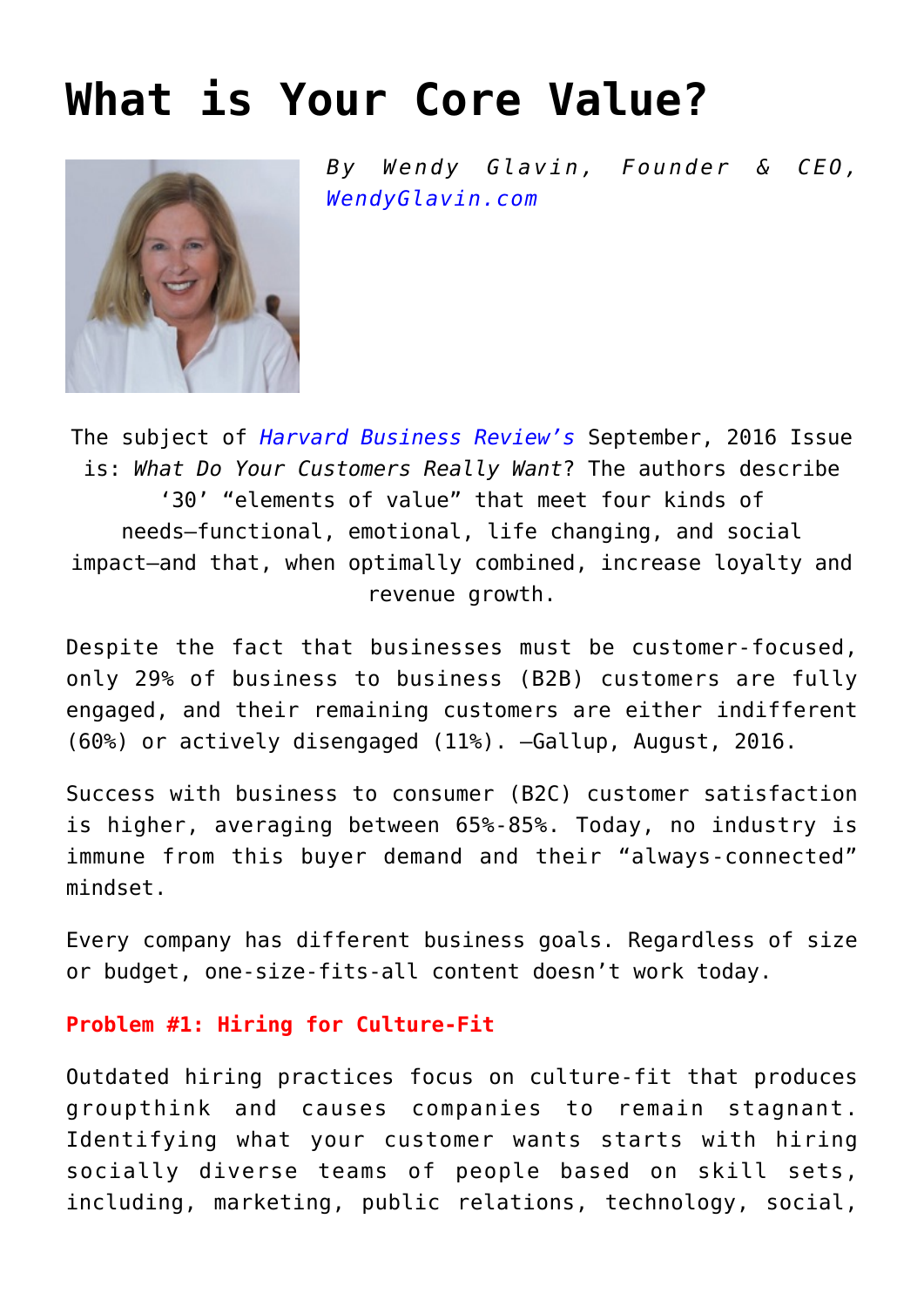digital, product and sales to work together.

Dissimilar groups of people challenge problems in underlying assumptions, generate new ways of thinking and offer more creative problem solving, and a competitive edge.

[Sarah Kochbahar, PhD,](https://www.commpro.biz/?s=Sarab+Kochhar%2C+PhD) *Institute for Public Relations* asserts: Employees expect to be heard through discussion and dialogue. This is a completely different dynamic about giving power back to the employee. Companies cannot dictate anymore.

**Problem #2: Convincing your CEO of the Value of Marketing**

First, effective content marketing is a strategic marketing approach that creates and distributes value, relevant and consistent content to attract and retain a clearly defined audience.

Incorporating metrics, including, lead generation, sales, profitability, higher conversion rates and customer action demonstrates content marketing's return on investment (ROI).

In *B2B Content Marketing's 2016 Benchmarks, Budgets, and Trends, North America* report, *Content Marketing Institute (CMI), Marketing Profs*, *Business Marketing Association (BMA)* and *BrightCove, Inc.* analyze the state of B2B content marketing and its comparison to B2C:

**Differences between B2B and B2C Marketers**:

- 88% of B2B and 76% of B2C use content marketing
- 44% of B2B and 43% of B2C are clear on what effective content marketing does
- 32% of B2B and 37% of B2C describe organization as mature
- 44% of B2B and 48% of B2C meet daily or weekly to discuss content marketing
- 54% of B2B and 59% of B2C find meeting extremely or very valuable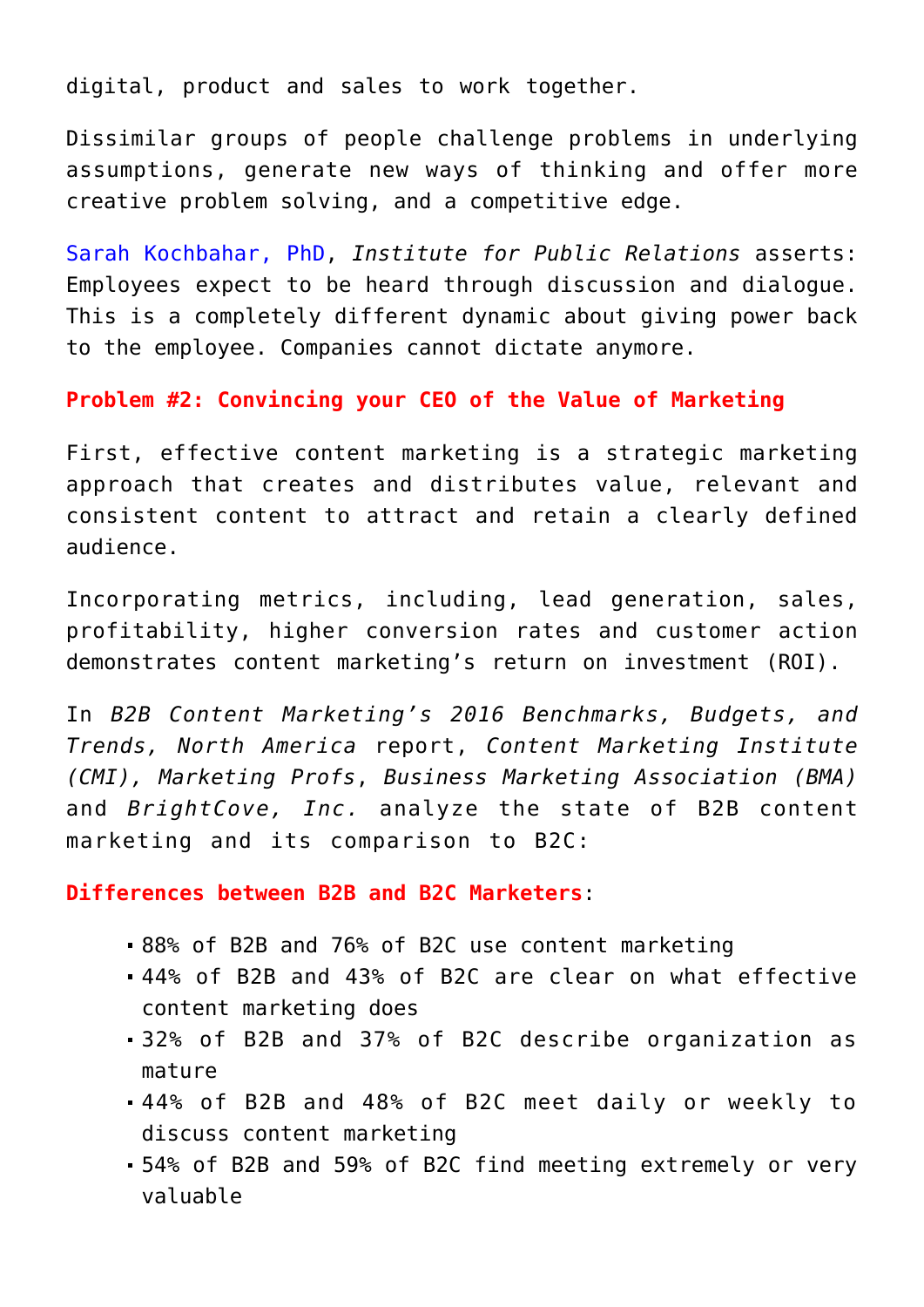- 32% of B2B and 37% of B2C have a documented content strategy
- 28% of B2B and 39% of B2C have a documented editorial mission statement
- 13 tactics are used by B2B and 12 are used by B2C
- 6 social media are platforms are used by B2B and 7 are used by B2C
- 3 advertising methods are used by B2B and 4 are used by  $R2C$
- 28% of B2B and 32 % of B2C will allocate total marketing budget for content
- 51% of B2B and 50% of B2C plans content marketing budget in next 12 months

Clearly, there is still a lot more work to be done.

## **Problem #3: What Metrics to Use?**

For B2B and B2C content marketers the most important metrics are the same, in this order: quality of sales leads, sales, higher conversion rates, sales lead quality, website traffic, brand lift, SEO ranking, customer renewal rates, purchaser intent and subscribed content.

According to a *Harvard Business Review* video this year, "*What's More Important than Customer Satisfaction?*" Good brands have high satisfaction ratings. But the one's who have an emotional connection with their customers are between 25% and 100% more valuable in terms of revenue and profitability and revenue. It isn't all about price.

A company's job is done if you can find a way to make it personal.

*About the Author: Wendy Glavin is founder and CEO of a NYC full-service agency: [wendyglavin.com](https://wendyglavin.com/). Her 20-year experience*